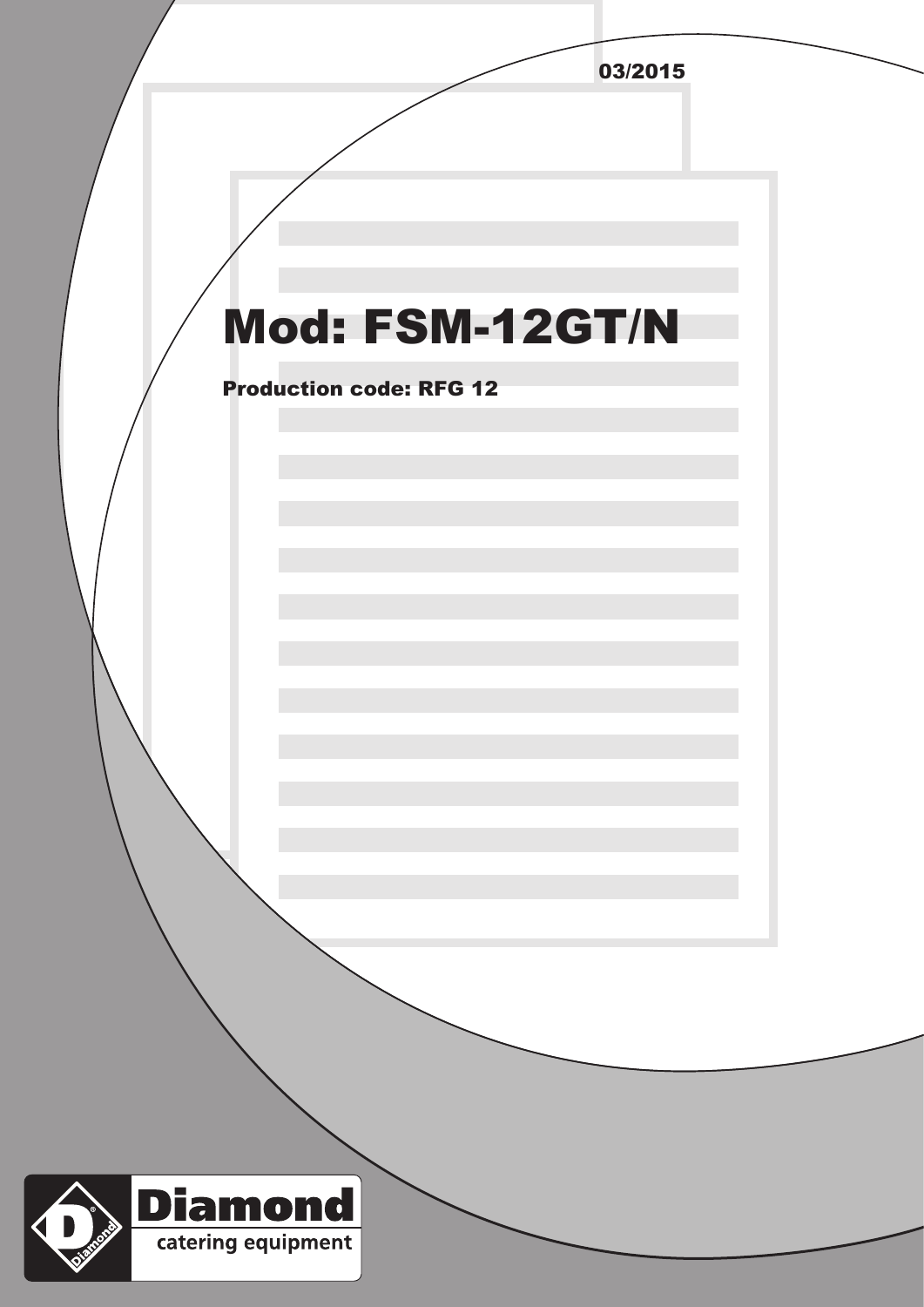| Instructions for use and installation |
|---------------------------------------|
| Gas fryer RFG 12                      |

**USE** 

### **Description of the appliance**

Modular gas fryer with a capacity of 10L for 2,5 Kgs fresh or frozen French fries, doughnuts, fish etc.

The drawn and lightly tilted tank in only one piece is especially made for the direct flow of the oil without rest of oil in the tank.

Your fryer is equipped with:

- $-1$  thermostatic tap 190 $^{\circ}$ C
- 1 easy press button for piezo lighting
- 2 very high power burners
- 1 thermocouple and pilot burner
- 1 Multi-use basket holder to filter some rests
- 1 basket

This fryer is a professional appliance and it must be installed in accordance with current regulations by a qualified installer.

Unpack the appliance carefully from its original packaging. Place it on a flat surface.

The identification plate is located on the back of the appliance.

### **Technical data**

| Appliance          | <b>Dimensions</b><br>mm | Weight<br>Kg | <b>Number</b><br>of burners |
|--------------------|-------------------------|--------------|-----------------------------|
| <b>RFG 12</b>      | 400x660x565             | 25           |                             |
| $RFG12 + MSRFG 12$ | 400x660x1085            |              |                             |

## **Operation**

Fill in the tank with oil. Lighting Open the food gas Push it and turn the button towards the left in position night light Maintain pushed and switch on the pilot burner thanks to the Piezo button Maintain the button for 15 seconds Turn the button on the position 8 to switch on the burner

Turn to the position expected:

|                 | -                                      |                                    |                               |                                          |                        |                   |             |
|-----------------|----------------------------------------|------------------------------------|-------------------------------|------------------------------------------|------------------------|-------------------|-------------|
| $100^{\circ}$ C | $\rightarrow$<br>$\sim$<br>ັ<br>◡<br>. | $\sim$ $\sim$<br>$1 \angle U$<br>◡ | $\Omega$<br>╰<br>. . <i>.</i> | $\sim$ $\sim$<br>o.<br>╰<br>. <i>. .</i> | $\sqrt{2}$<br>10J<br>◡ | $\sqrt{200}$<br>v | $\sim$<br>◡ |

To switch off the burner and keep the pilot burner lighted, push and turn the button on the star.

To switch off the gas fryer, push and turn the button on point  $\bullet$ .

# **Care and maintenance**

Before any care, let the fryer cool down and turn off the tap of food gas. Your appliance should be cleaned regularly with a damp sponge.

Do not clean your appliance under running water: water entering the system might damage it. For improved service, we advise that periodic maintenance checks are carried out every year by a qualified installer.

Your appliance can operate on liquid petroleum gas or natural gas. To change from one gas to another requires the intervention of a qualified installer.

For appliances used in Belgium and Germany, changing from one gas to another is the sole responsibility of the manufacturer or his local agent.

Used oil can be drained with the tap in the front of the fryer. This tap is equipped with a security system to avoid any accidental handling. Be careful with possible hot ejections of oil during this operation.

## **Installation**

Your fryer is an appliance of category A and then it should be placed in a very good aired room and underneath a cooker hood to avoid any concentration of hazardous gas for health NB: The side panels of your appliance must not be placed next to a wall or partition made from a combustible material; otherwise, they should be covered in an effective heat insulating material.

A distance of 15 cm from the partition is deemed sufficient.